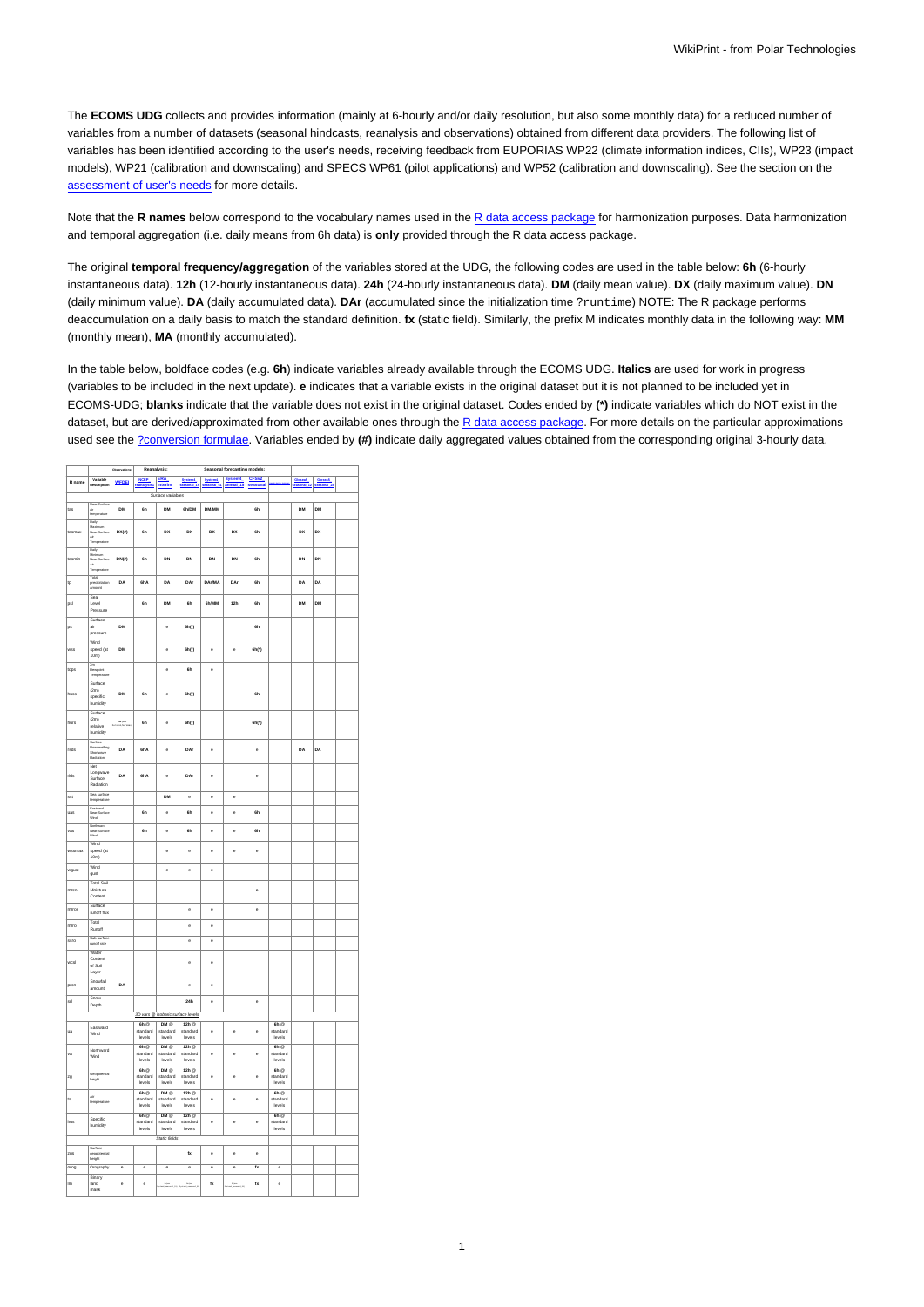#### **@ standard Levels: 1000,850,700,500,300,200 mb, except for hus, which is not available at 200mb in some models**

**Data Harmonization:** The different nature of the datasets, and the idiosyncratic naming and storage conventions often applied by the modelling centres, makes necessary an harmonization across datasets in order to implement a truly user-friendly toolbox for data access. To this aim, the [R package for](https://meteo.unican.es/trac/wiki/udg/ecoms/RPackage) [data access](https://meteo.unican.es/trac/wiki/udg/ecoms/RPackage) has been developed. Data harmonization is achieved through the creation of a common vocabulary. The particular variables of each dataset are then translated -and transformed if necessary- into the common vocabulary by means of a dictionary. Both features -vocabulary and dictionary- are described [here](https://meteo.unican.es/trac/wiki/udg/ecoms/RPackage/homogeneization). In particular, some typical transformations performed by the loadECOMS interface are deaccumulation of initialization-accumulated variables to daily accumulated (i.e.: **DAr** --> **DA**) and scaling and/or offset of variables to match standard units (e.g. -273.15 for conversion K --> ºC).

# **DATASETS**

### **WFDEI (provided by the EU-funded WATCH project)**

The WATCH-Forcing-Data-ERA-Interim: [?WFDEI](http://www.eu-watch.org/data_availability) was produced post-WATCH using WFD methodology applied to ERA-Interim data. It is a meteorological forcing dataset extending into early 21st C (1979 ? 2012). Eight meteorological variables at 3-hourly time steps, and as daily averages, for the global land surface at 0.5º x 0.5º resolution.

## **?NCEP\_ reanalysis1 (provided by NCEP/NCAR)**

A subset of predictors commonly used in statistical downscaling.

### **ERA\_interim (provided by ECMWF)**

A subset of predictors commonly used in statistical downscaling (daily means at 2º resolution). This information has been downloaded from the ECMWF's MARS, degraded to a common 2 degrees grid and post-processed computing daily means based on the original 6 hourly fields when required. Therefore, this dataset is a degraded and subset of the original ERA-Interim reanalysis dataset, which is freely available via [?ECMWF servers](http://www.ecmwf.int/en/research/climate-reanalysis/era-interim) at original resolution.

This dataset is used in the framework of different international initiatives (such as CORDEX-ESD and VALUE) in order to have a standard predictor dataset and to facilitate the work of the contributing downscaling groups. More information [?here.](http://meteo.unican.es/trac/wiki/udg/esd)

### **System4 (provided by ECMWF)**

The [?System 4](http://old.ecmwf.int/products/changes/system4/technical_description.html) seasonal forecasting system became operational in November 2011. The corresponding hindcast is archived in the Meteorological Archival and Retrieval System [\(?MARS\)](http://old.ecmwf.int/services/archive/), the main data repository at the ECMWF, as a colection of GRIB-1 files at 0.75° spatial resolution. The downloaded data has been exposed as three different virtual datasets:

- **[?System4\\_seasonal\\_15](http://www.meteo.unican.es/tds5/catalogs/system4/System4Datasets.html?dataset=system4/System4_Seasonal_15Members.ncml)**: There are twelve initializations (hereafter called runtimes) per year (the first of January, February, ...), each with 15 members running for 7 months (hereafter called simply times). Period: 1981-2010.
- **[?System4\\_seasonal\\_51](http://www.meteo.unican.es/tds5/catalogs/system4/System4Datasets.html?dataset=system4/System4_Seasonal_51Members.ncml)**: There are only four runtimes per year (the first of February, May, August and November), each with 51 members running for 7 months. Period: 1981-2010.
- **[?System4\\_annual\\_15](http://www.meteo.unican.es/tds5/catalogs/system4/System4Datasets.html?dataset=system4/System4_Annual_15Members.ncml)**: There are four runtimes per year each with 15 members, but the forecasts run for 13 months. Period: 1981-2010.

A preliminary [validation report](https://meteo.unican.es/trac/attachment/wiki/udg/ecoms/dataserver/datasets/validation_report_System4_15members_precip.pdf) produced in SPECS (milestone MS22) is available for precipitation (System4\_seasonal\_15). The reports for all datasets and variables will be produced after feedback with end-users.

## **CFSv2 (provided by NCEP)**

The [?CFS version 2](http://cfs.ncep.noaa.gov) seasonal forecasting model became operational at NCEP in March 2011. The corresponding [?retrospective CFSv2](http://cfs.ncep.noaa.gov/cfsv2.info/CFSv2.Reforecast.Data.doc) forecast dataset is stored in the [?NOMADS server](http://nomads.ncdc.noaa.gov/data.php?name=access#cfs-refor) as a collection of GRIB-2 files at 1º spatial resolution. The downloaded data is exposed as a single virtual dataset:

• **[?CFSv2\\_seasonal](http://www.meteo.unican.es/tds5/catalogs/cfs/cfsDatasets.html?dataset=cfsrr/CFSv2_Seasonal.ncml)**. There are four initializations (4 cycles) from every 5th day (thus providing on average 24 members per month) running for 9 months (see [?the CFSv2 member configuration](http://meteo.unican.es/trac/wiki/udg/ecoms/dataserver/datasets/CFSv2) for more detailed information of member construction). Period: 1982-2010. **Note:** For better comparability with other hindcasts, the [R data access package](https://meteo.unican.es/trac/wiki/udg/ecoms/RPackage) defines by default an ensemble of 15 members for each lead month and forecast season.

### **GloSea5 (provided by Met-Office)**

GloSea5 data have been exposed as two different virtual datasets through ECOMS-UDG, based on their different forecast extents, initializations and member configuration: